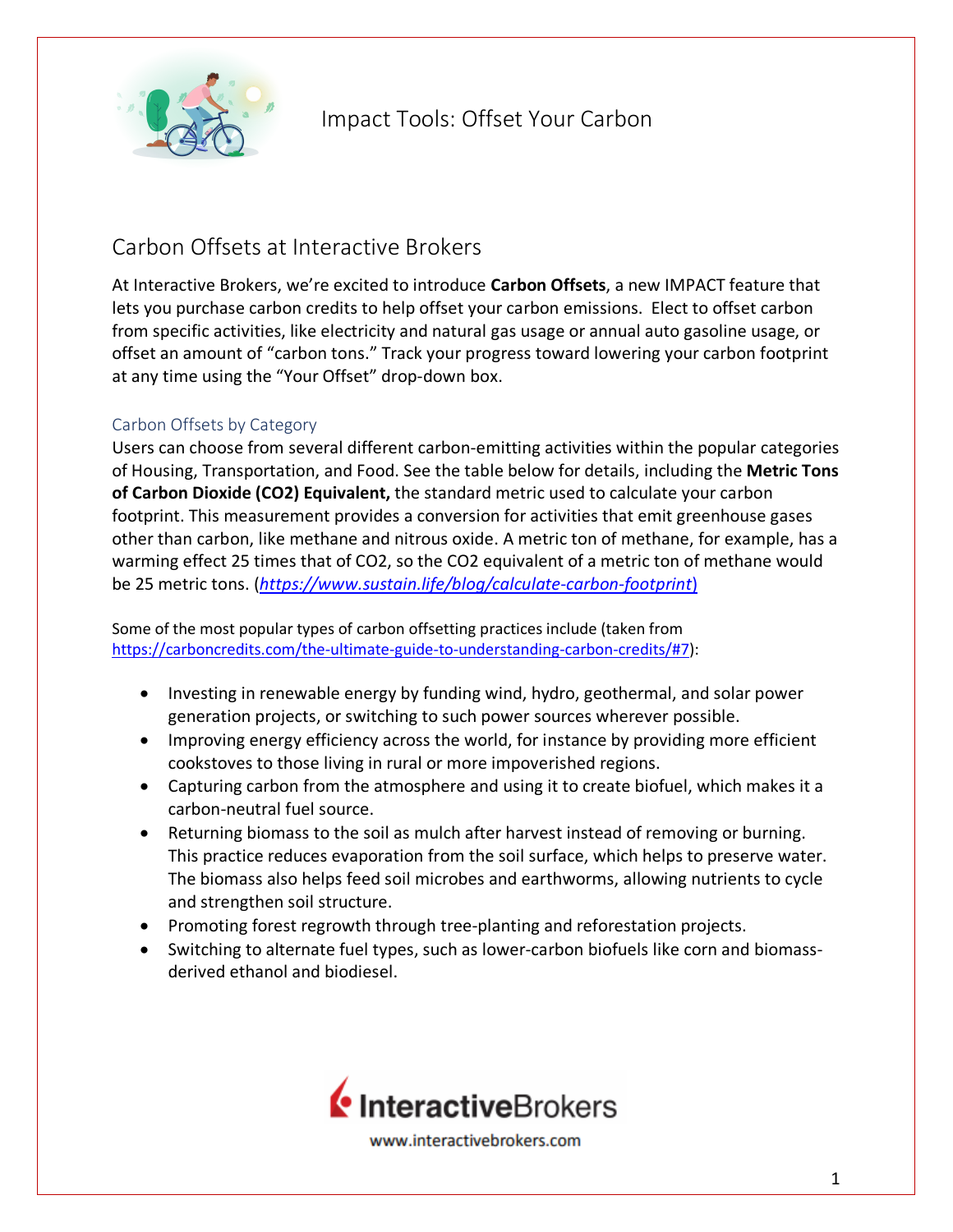

While you can select an activity to use for offset calculations, you can't choose to have your purchase applied to a specific practice or project. See the list of greenhouse gas-emitting activities we offer to help you offset your carbon footprint in the table below.

### Housing

|              | <b>Description</b> | <b>Avg Per-Person Annual Metric Tons</b><br>of CO2 Equivalent |
|--------------|--------------------|---------------------------------------------------------------|
| $\mathbf{a}$ | Electricity        | 2.22                                                          |
| $\bullet$    | <b>Natural Gas</b> | 1.38                                                          |

### Transportation

|              | <b>Description</b> | <b>Avg Per-Person Annual Metric Tons</b><br>of CO2 Equivalent |
|--------------|--------------------|---------------------------------------------------------------|
| $\leftarrow$ | Vehicle Gasoline   | 0.47                                                          |

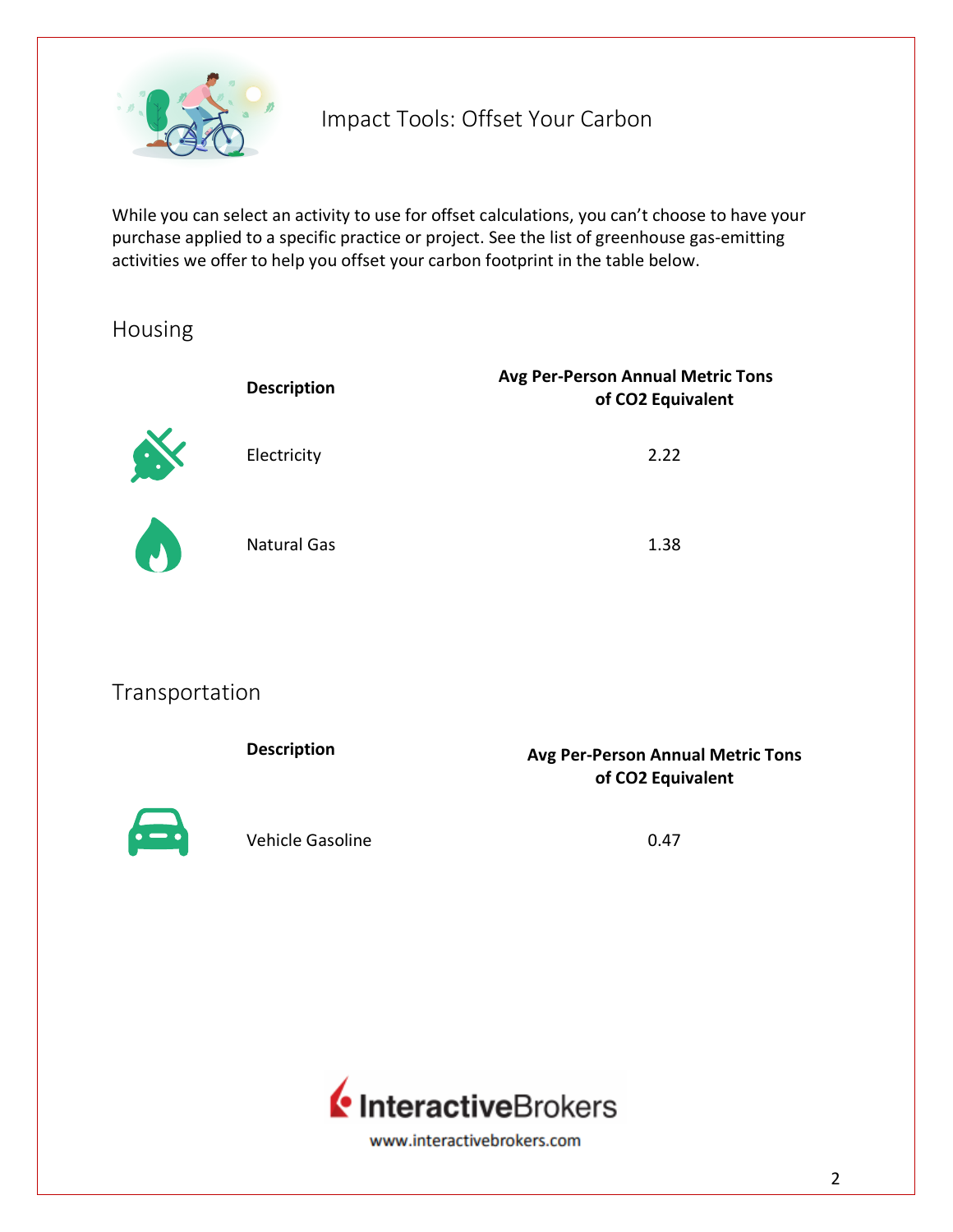

|                                            | <b>Description</b>           | <b>Avg Per-Flight Metric Tons</b><br>of CO2 Equivalent |  |
|--------------------------------------------|------------------------------|--------------------------------------------------------|--|
| 5.<br>$\sigma$                             | <b>Two-Hour Short Flight</b> | 0.5                                                    |  |
| $\mathbf{2}$<br>$\sigma$ $\Theta$ $\sigma$ | Five-Hour Medium Flight      | 1.25                                                   |  |
| 10                                         | Ten-Hour Long Flight         | 2.5                                                    |  |

Food

|   | <b>Description</b>              | <b>Avg Per-Person Annual Metric Tons</b><br>of CO2 Equivalent |
|---|---------------------------------|---------------------------------------------------------------|
|   | Meat, Fish & Eggs               | 2.1                                                           |
|   | <b>Grains &amp; Baked Goods</b> | 0.36                                                          |
| F | Fruits & Vegetables             | 1.18                                                          |
|   | Dairy                           | 0.23                                                          |

Find out more about Source Attribution and Calculation Assumptions for Carbon Tonnage in [Appendix A.](#page-7-0)

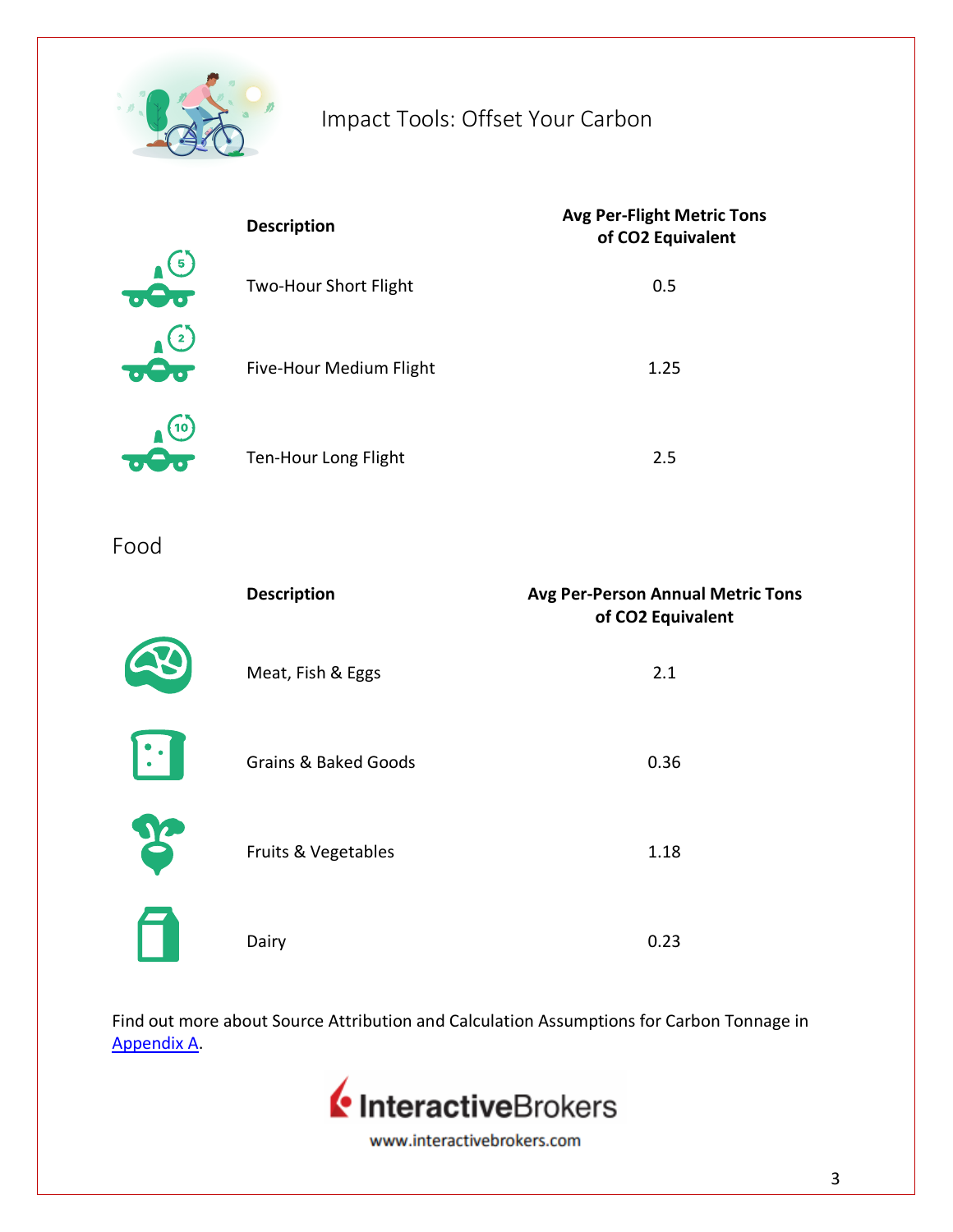

### User Experience

To get started, tap the "Offset Your Carbon" banner on the IMPACT homepage. From the list of carbon-generating activities, swipe to see costs and descriptions. Then, simply tap to select an activity to offset. **NOTE: You can select an activity to define the quantity to offset, but you cannot specify a project toward which your purchase will be applied.** 



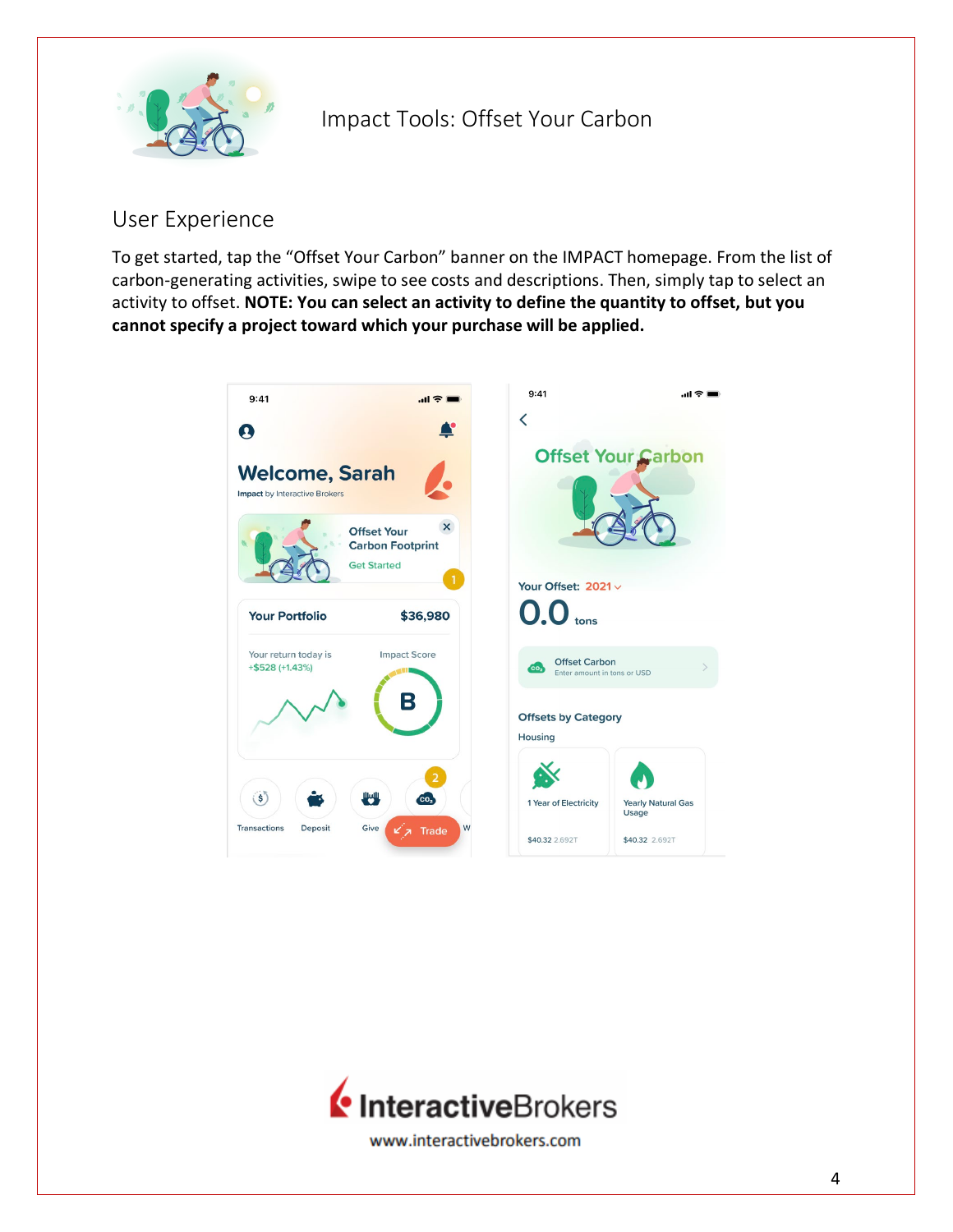

Pick a quantity, preview the order, and tap "Offset" to submit



| ap Unset to submit.      |             |                |  |  |
|--------------------------|-------------|----------------|--|--|
| $10:29 - 7$              |             | ▁▁ 令▐█⊪        |  |  |
| ∢                        |             |                |  |  |
| $38.62$ tons             |             |                |  |  |
| <b>History</b>           |             | <b>See All</b> |  |  |
| $\mathsf{Co_2}$          | W           |                |  |  |
| <b>Order Preview</b>     |             | Cancel         |  |  |
| Offset \$36.70 of Carbon |             |                |  |  |
| Account                  | DU1833937   |                |  |  |
| Price per Ton            | \$5.51      |                |  |  |
| Amount                   | 6.66 tons   |                |  |  |
| Fee                      | \$0.92      |                |  |  |
| <b>Total Cost</b>        | \$37.61     |                |  |  |
| <b>Your Offsets</b>      |             |                |  |  |
| Current                  | 38.62 tons  |                |  |  |
| Post Transaction         | 45,280 tons |                |  |  |
|                          |             |                |  |  |
|                          |             |                |  |  |
|                          |             |                |  |  |

Offset \$36.70

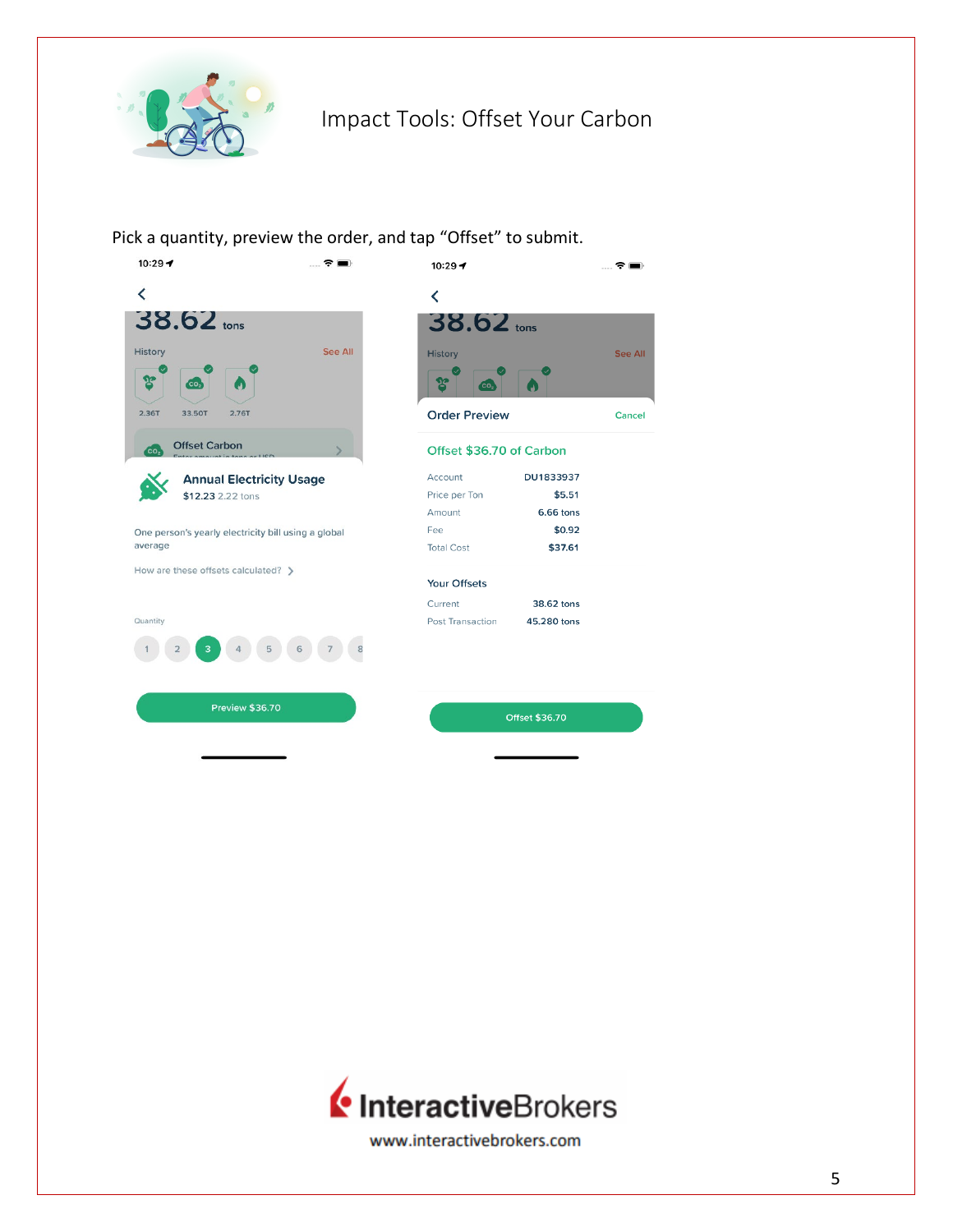

Alternatively, tap "Offset Carbon" to enter a dollar value or "tons" value for your order.



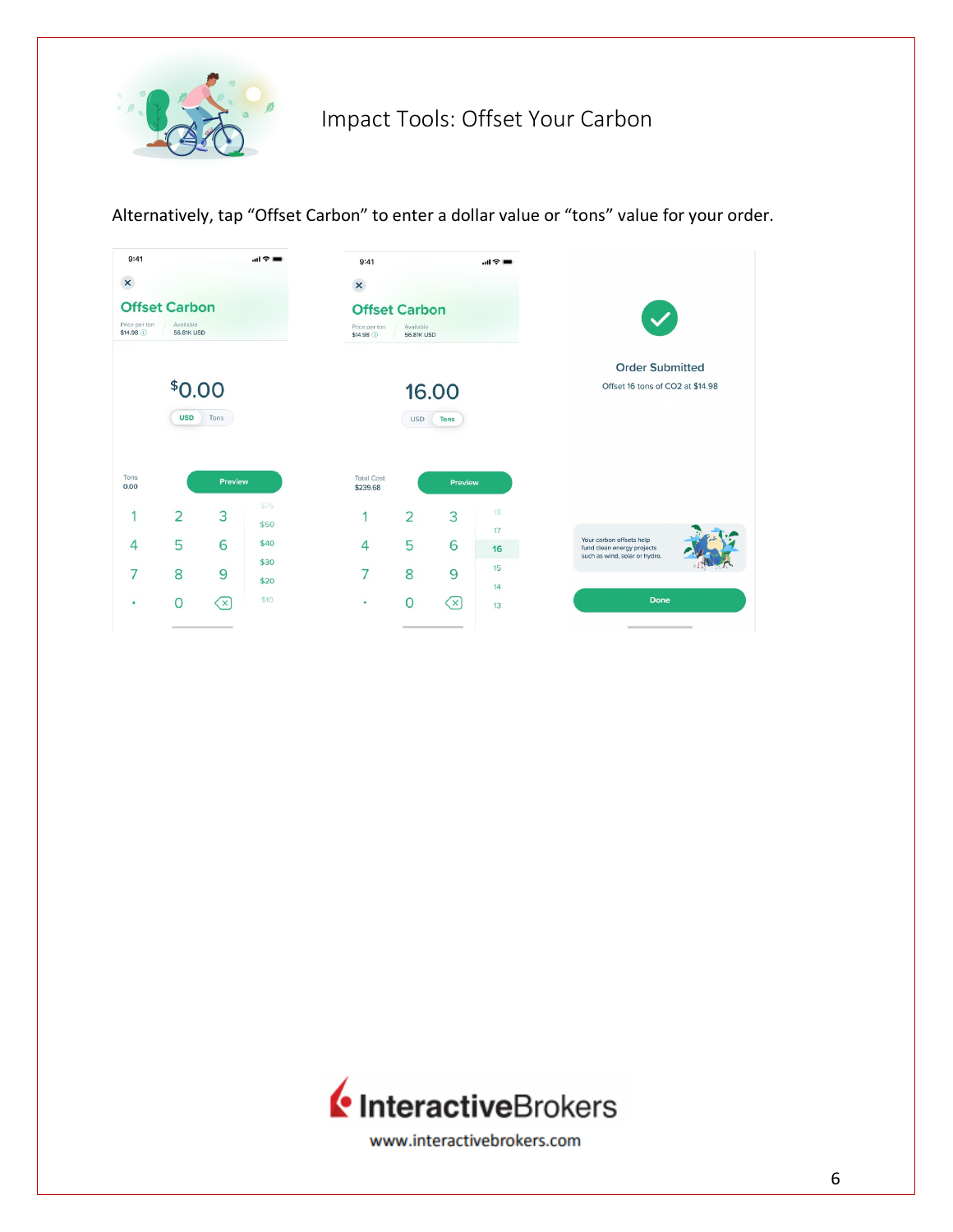

Users can see all carbon offsets they've purchased for the year:



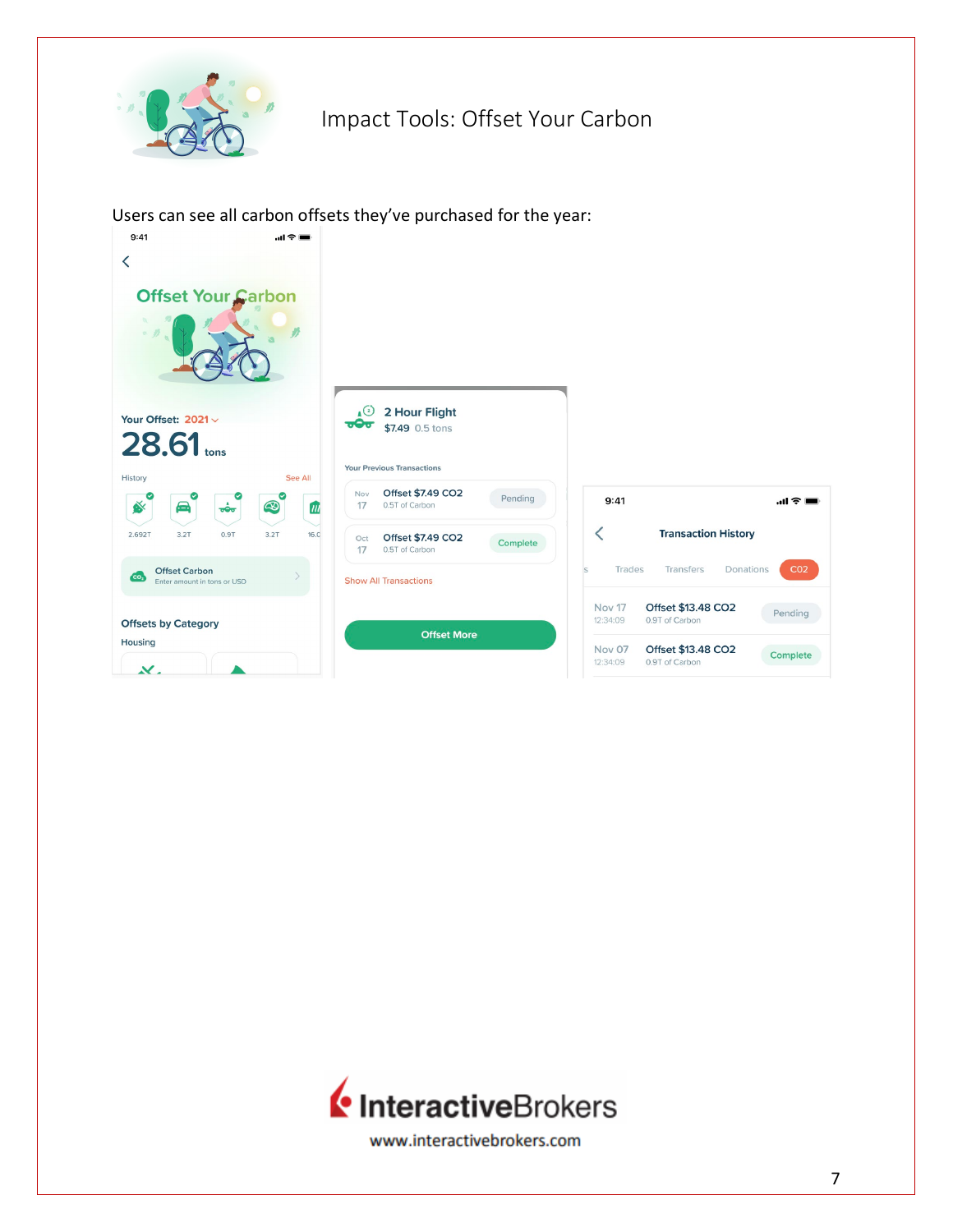

## <span id="page-7-0"></span>Appendix A: Source Attribution and Calculation Assumptions for Carbon Tonnage

Interactive Brokers has partnered with Sustain.Life, a group of sustainability and technology experts, to provide emissions data for each carbon emitting activity listed within the Carbon Offset feature.

*Content below provided by Sustain.Life, Find out more a[t https://www.sustain.life](https://www.sustain.life/)*

**Electricity**: We calculated country-level emissions by multiplying each country's recent annual electricity consumption (either 2019 or 2020 based on availability) by a country-specific emission factor. We then divided the sum of country emissions by the total population of countries for which electricity use data was available to obtain a global average. Our data covers 98% of the global population.

*Source: <https://ourworldindata.org/grapher/per-capita-electricity-fossil-nuclear-renewables> Sustain.Life international emission factor database*

**Natural Gas**: We obtained total annual (2020) natural gas consumption for five global regions (North America, South and Central America, including Mexico, Asia Pacific, Europe and the Middle East, Turkey, and Africa), applied a regional natural gas factor and calculated total regional emissions based on regional population. We then divided the sum of regional emission values by global population to obtain a global average.

*Source: [https://www.bp.com/content/dam/bp/business-](https://www.bp.com/content/dam/bp/business-sites/en/global/corporate/pdfs/energy-economics/statistical-review/bp-stats-review-2021-full-report.pdf)*

*[sites/en/global/corporate/pdfs/energy-economics/statistical-review/bp-stats-review-2021-full](https://www.bp.com/content/dam/bp/business-sites/en/global/corporate/pdfs/energy-economics/statistical-review/bp-stats-review-2021-full-report.pdf)[report.pdf](https://www.bp.com/content/dam/bp/business-sites/en/global/corporate/pdfs/energy-economics/statistical-review/bp-stats-review-2021-full-report.pdf) (pg. 38)*

*Sustain.Life international emission factor database*

**Gasoline**: The BP 2021 Statistical review of World Energy shows a 2019 world value of 24,412 thousand barrels daily, while the EIA shows 26,475 for the same year. We used the EIA value, applied a CO2e factor of 8.812 kgCO2e/gal (includes AR6 CO2e of methane and nitrous oxides) and divided by world population to arrive at the global per capita average.

*Sources: [https://www.eia.gov/international/data/world/petroleum-and-other-liquids/annual](https://www.eia.gov/international/data/world/petroleum-and-other-liquids/annual-refined-petroleum-products-consumption)[refined-petroleum-products-consumption](https://www.eia.gov/international/data/world/petroleum-and-other-liquids/annual-refined-petroleum-products-consumption)*

*[https://www.epa.gov/sites/default/files/2021-04/documents/emission-factors\\_apr2021.pdf](https://www.epa.gov/sites/default/files/2021-04/documents/emission-factors_apr2021.pdf)*

**Air Travel**: We used the per-flight values outlined in the [carbonindependent.org](http://carbonindependent.org/) blog, which is maintained by a statistician and provides an in-depth methodology, including reputable sources